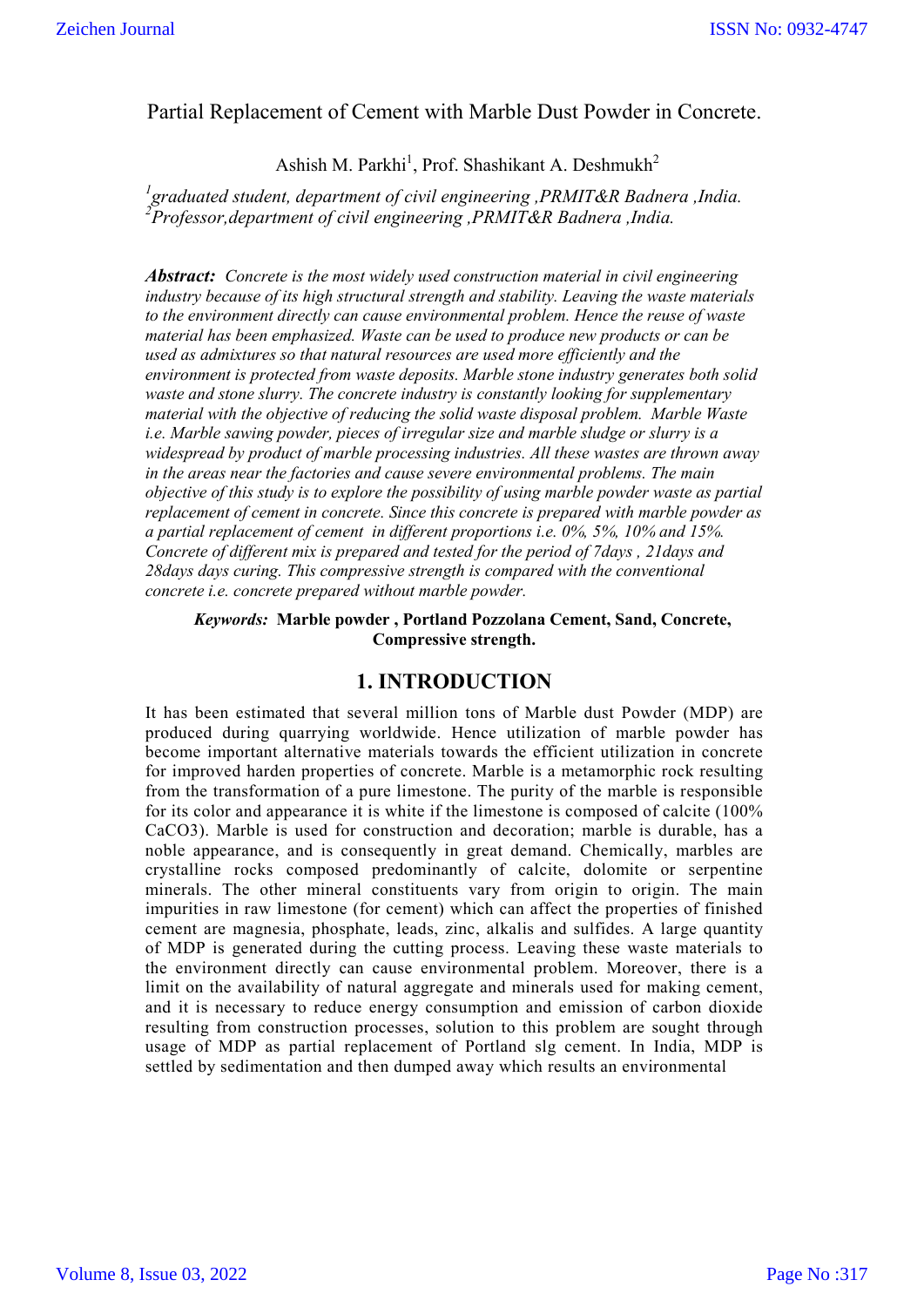pollution, in addition to forming dust in summer and threatening both agriculture and public health. Therefore, utilization of the MDP in various industrial sectors especially the construction, agriculture, glass and paper industries would help to protect the environment. Waste can be used to produce new products or can be used as admixtures so that natural resources are used more efficiently.

## **2. Objectives**

The main objective is to study the influence of partial replacement of cement with MDP. The compressive strength of M50 grade of concrete are obtained. Similarly, compressive strength was obtained for 5%, 10% & 15% replacement of cement with MDP by weight. The water cement ratio (0.38) kept constant throughout the investigation of this project work.

#### **3.1 Applications of Marble Ingredient**

.An additive for thermoplastic and as a hardening agent for rubber industry are as follows.

- 1. Power coating, paints and ceramic industry.
- 2. Reinforced polyester glass fiber
- 3. leather cloth and flooring applications
- 4. detergent applications
- 5. glass industry (in manufacturing sheet & optical glasses)

#### **3.2 Disadvantages of marble wastes**

- 1. Marble dust increases the soil alkalinity.
- 2. The waste is dumped on land the dust is airborne by the wind and makes air pollution in environment.
- 3. Marble dust affect the soil fertility and reduce them.

#### **4. Specimen used for experiment**

 To test the compressive strength of concrete, totally twelve standard cube specimens of dimension 15cm x 15cm x 15cm were cast. Three specimens were cast for each mix with replacement of Waste Marble Dust with cement.

## **5. TESTS PERFORMED**

#### **5.1 Sieve Analysis**

 The sieve analysis is a practice or procedure used to evaluate the particle size distribution of the particulate material. Size distribution is often very important to the way the material performs during use. Sieve analysis is a precise method of all sorts of nonorganic or organic particulate matter including sand, crushed rock, clay, granite, feldspar,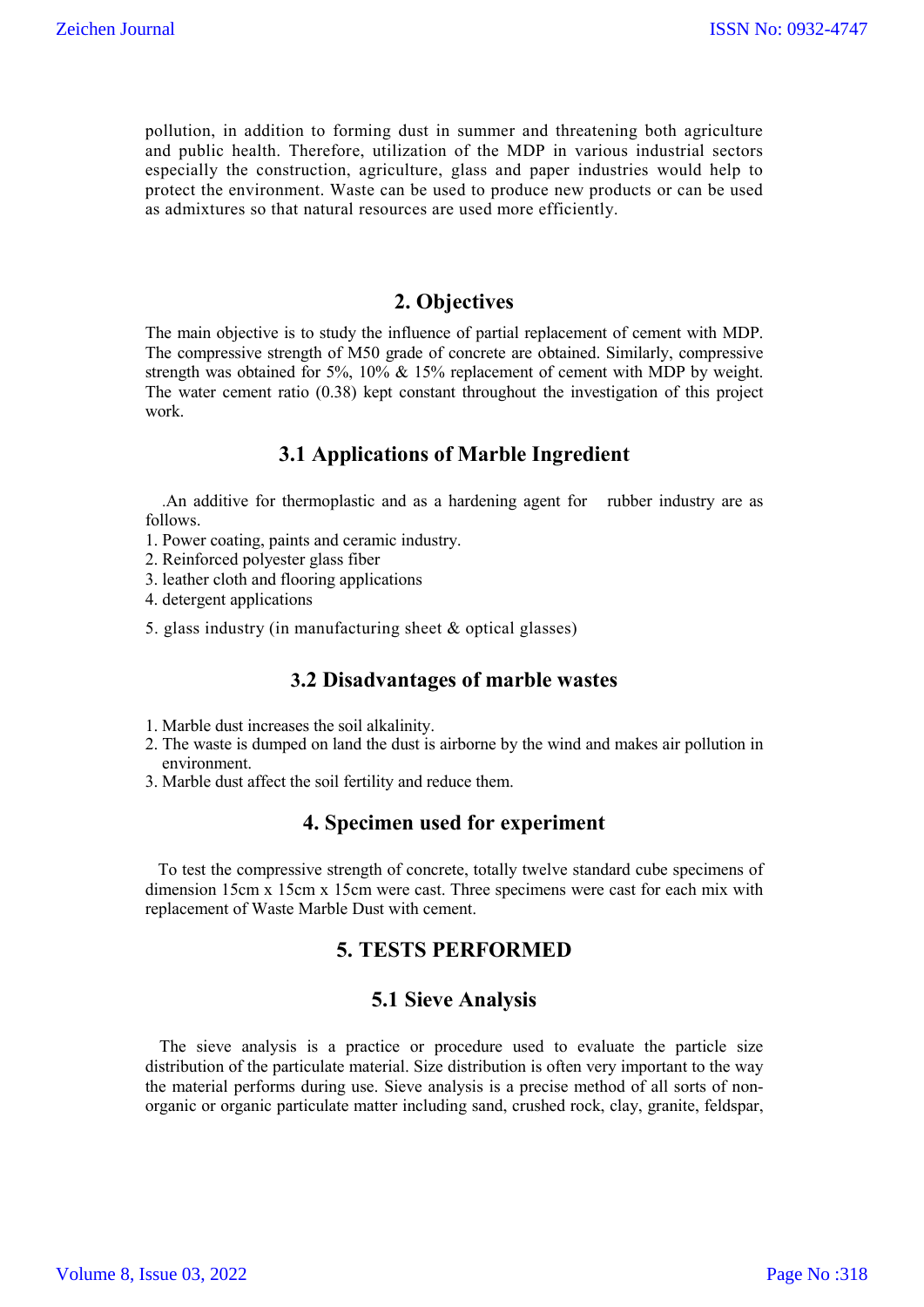coal, soil, a wide range of manufactured powders, cereals and seeds. Probably the most common as it is a simple technique like particle sizing. Fineness modules of given marble dust is 2.505.

## **5.2 Test for Compressive Strength of Concrete**

For the cubic compression test of concrete, a cube of 150 mm  $\times$  150 mm  $\times$  150 mm size was used. All cubes were tested in the ambient curing process. For the different proportions, cubes were tested using a 1000 KN volume compression tester 7 days, 21 days and 28 days after curing. After placing the test piece in the center of the testing machine, the test was conducted with a uniform stress of 10 kg / cm 2 / min. Loading continued until the readings were reversed from the incremented value. Reversal of the reading indicates that the test piece has failed.The machine stopped, and it turned out that reading at that moment was the ultimate load. The value obtained by isolating the final load by the cross-sectional area of the sample is equal to the final cubic compressive strength.

# **6. EXPERIMENTAL PROGRAMME**

## **6.1 Mixture Proportioning**

 The M50 mix proportioning is designed as per guidelines, according to the Indian Standard Recommended Method IS 10262- 2009. The total binder content was 476.71kg/m<sup>3</sup>, fine aggregate is taken 782.55 kg/m<sup>3</sup>, coarse aggregate is taken 1386.67  $kg/m<sup>3</sup>$ . This research is carried out on mix of M50 grade concrete with replacement of 0%, 5%, 10% & 15% of Cement with Marble dust is carried out to determine the optimum percentage of replacement at which maximum compressibve strength is achieved .

The concrete was left in the mould and allowed to set for 24 hrs before the cubes were demoulded and placed in curing tank until the day of testing.The three specimens of each mix was prepared and left for curing in the curing tank for 7, 21 and 28 days.

| Grade of | Water  | C.A.  | Natural sand |       | Replacement   | Cement      | Cement |
|----------|--------|-------|--------------|-------|---------------|-------------|--------|
| concrete | cement |       |              |       | in percentage | replacement |        |
|          | ratio  |       | Churi        | Kanan |               | with marble |        |
|          |        |       |              |       |               | ingredient  |        |
| M50      | 0.38   | 40.11 | 4.5          | 18.00 | $0\%$         |             | 13.79  |
| M50      | 0.38   | 40.11 | 4.5          | 18.00 | $5\%$         | 0.69        | 13.09  |
| M50      | 0.38   | 40.11 | 4.5          | 18.00 | 10%           | 1.38        | 12.40  |
| M50      | 0.38   | 40.11 | 4.5          | 18.00 | 15%           | 2.07        | 11.72  |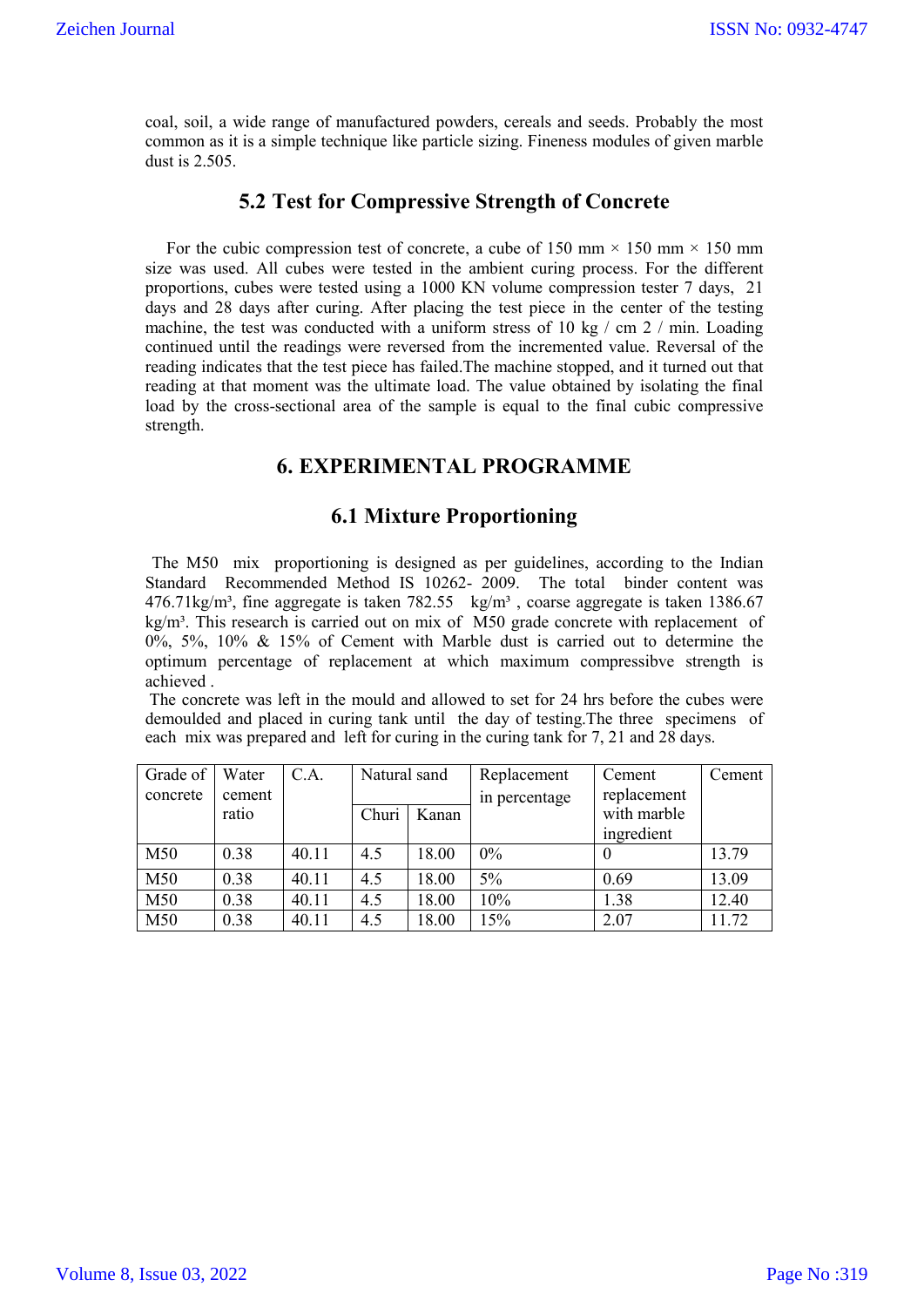

**Figure 1. Average compressive strength for replacement of different percentage of waste marble powder.**

**Figure 2. Average compressive strength of concrete without any replacement**

# **7. Conclusion**

Based on the results presented above, the following conclusion can be drawn

- Maximum compressive strenghth is achieved by replacement of 5% cement with MWP in concrete by weight.
- The maximum compressive strenghth obtained after 21 days & 28 days of curing is almost same .
- Maximum compressive strength after 7 days of curing can be seen in sample with 10% replacement of cement with MWP.
- There is no need to compromise in compressive strength at 28 days of curing if replacement of cement with MWP is 5%.